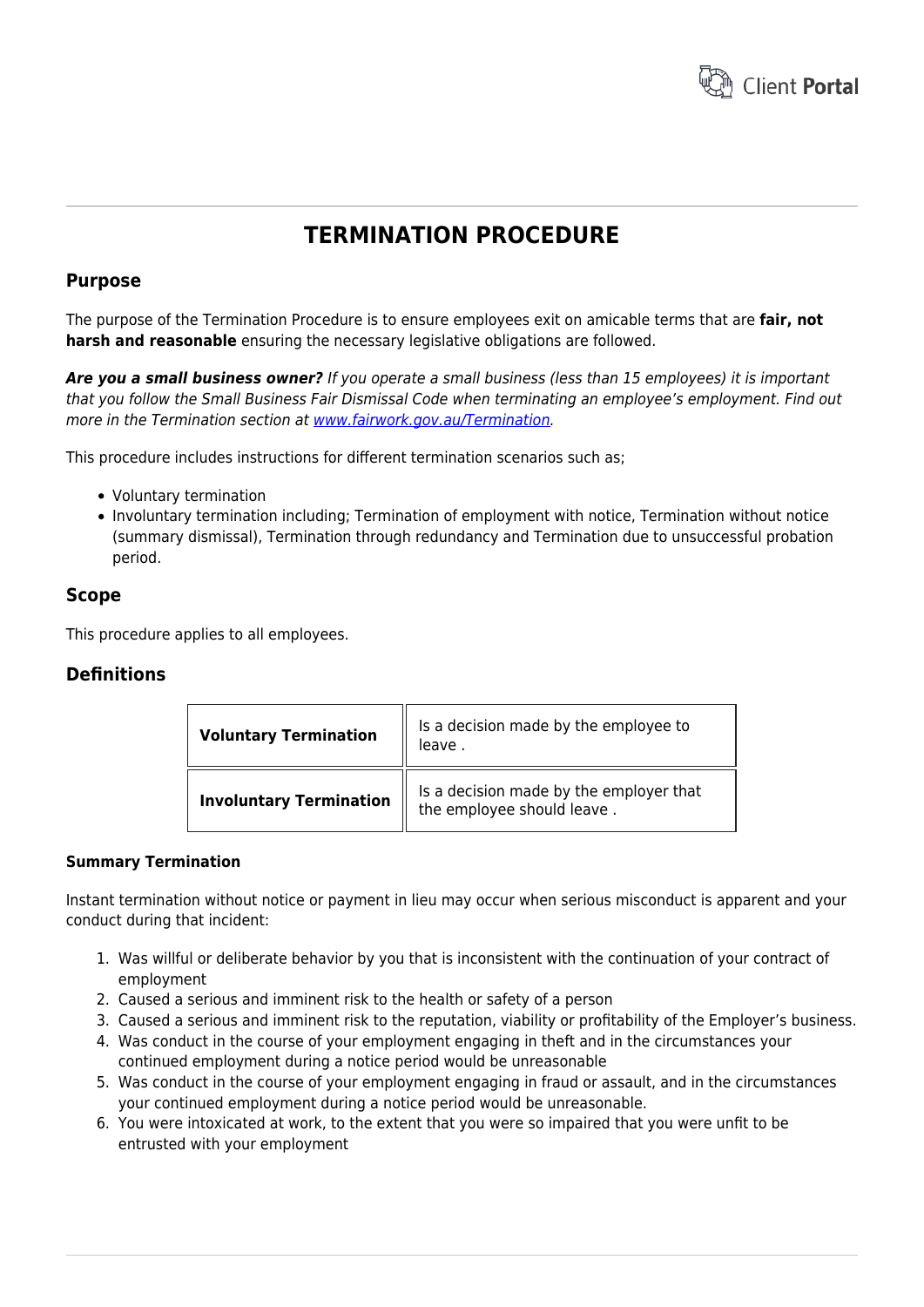

7. You refused to carry out a lawful and reasonable instruction that was consistent with your contract of employment, and in the circumstances you continued employed during a notice period would be unreasonable.

#### **Notice Period**

The employee may terminate his/her employment with the employer by giving the agreed amount, notified in employment contract, of notice in writing.

| <b>Period of continuous service</b> | <b>Period of notice</b> |
|-------------------------------------|-------------------------|
| Less than 1 year                    | 1 week                  |
| 1 year but less than 3 years        | 2 weeks                 |
| 3 years but less than 5 years       | 3 weeks                 |
| 5 years and over                    | 4 weeks                 |

In addition, Employees over the age of 45 years and with at least two years continuous service at the time of the giving of the notice will be entitled to an additional notice of one week.

Where an employee fails to meet their notice period obligations, the employee will forego their notice period payment and will only be paid for the hours worked (i.e. the employee will not be paid in lieu of their notice period)

## **Procedure**

#### **Voluntary Termination**

- The employee provides their resignation letter to the person they report to
- Payroll to file resignation letter in personnel file
- The Manager informs other staff
- The Manager provides exiting employee with instructions relating to the following:
	- Exit interview/survey
	- o Returning company property
	- $\circ$  Finalising pay
	- Handing over work
- Exit Interview to be conducted by Manager (refer to [FOR16](https://www.hrtemplates.com.au/form_templates/hr-for16-exit-interview-informal/) or FOR016a)
- Complete Exit Checklist ([FOR21\)](https://www.hrtemplates.com.au/form_templates/hr-for21-exit-employee-checklist/)

*General principles:* In any formal meeting, the employee should be allowed to be represented or accompanied by a support person. When reviewing unfair dismissal claims, the Fair Work Commission may consider whether an employer unreasonably refused to allow an employee to have a support person at any discussion relating to their dismissal.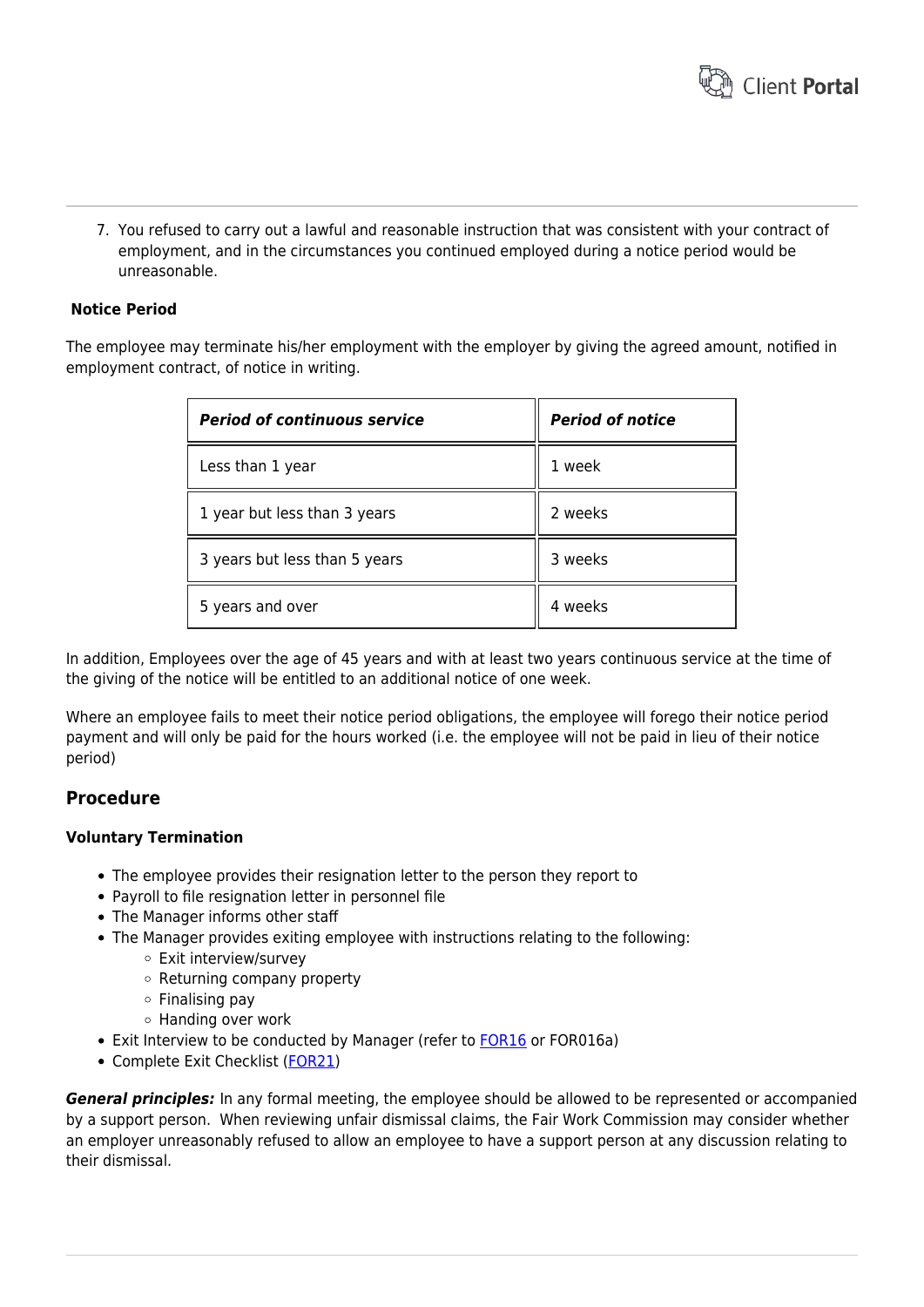

*Important*: Following these procedures cannot guarantee that an employee will not pursue an unfair dismissal claim but will help ensure that the employer has complied with their obligations and mitigate the risk of such a claim being successful.

#### **Involuntary Termination**

#### **Termination of employment with notice**

- Manager to ensure the Performance Management/Disciplinary procedure [\(PRO04\)](https://www.hrtemplates.com.au/policies_procedures/hr-pro04-performance-management-procedure/) was followed in a fair and reasonable manner. However if the issues in question are not or can not be resolved after the employee has had a reasonable opportunity to rectify the situation, you may decide to end the employment relationship. If decide to terminate the employee's employment, need to give the employee written notice of his or her termination
- Always inform the employee of their termination with at least one other witness (as per Performance Management procedure [PRO04\)](https://www.hrtemplates.com.au/policies_procedures/hr-pro04-performance-management-procedure/)
- The letter of termination should:
	- $\circ$  outline the reasons for the termination of the employee's employment
	- $\circ$  specify the notice period or if the employee will be paid in lieu of that notice
	- $\circ$  advise the employee of the last day of work
- Meet with the employee to provide the letter of termination of employment
- The reasons for termination of employment should be explained to the employee and he or she should be given an opportunity to ask questions
- It is important to carefully explain the information in the letter of termination of employment and ensure that the employee understands
- You should keep a copy of the letter of termination of employment for your records
- You may wish to complete the letter of Termination with notice [\(FOR15a\)](https://www.hrtemplates.com.au/form_templates/hr-for15a-letter-of-termination-with-notice/) and/or Termination form [\(FOR15\)](https://www.hrtemplates.com.au/form_templates/hr-for15-termination-form/) is signed off, dated and sent to the relevant person to go in personnel file
- Consider and agree on a final date of employment
- Employer provides exiting employee with instructions relating to the following:
	- Exit interview/survey
	- Returning company property
	- $\circ$  Finalising pay
	- Handing over work
- If appropriate, conduct Exit Interview ([FOR16](https://www.hrtemplates.com.au/form_templates/hr-for16-exit-interview-informal/) or FOR016a).
- Complete Exit checklist form ([FOR021](https://www.hrtemplates.com.au/form_templates/hr-for21-exit-employee-checklist/))
- If necessary, escort the ex-employee off the premises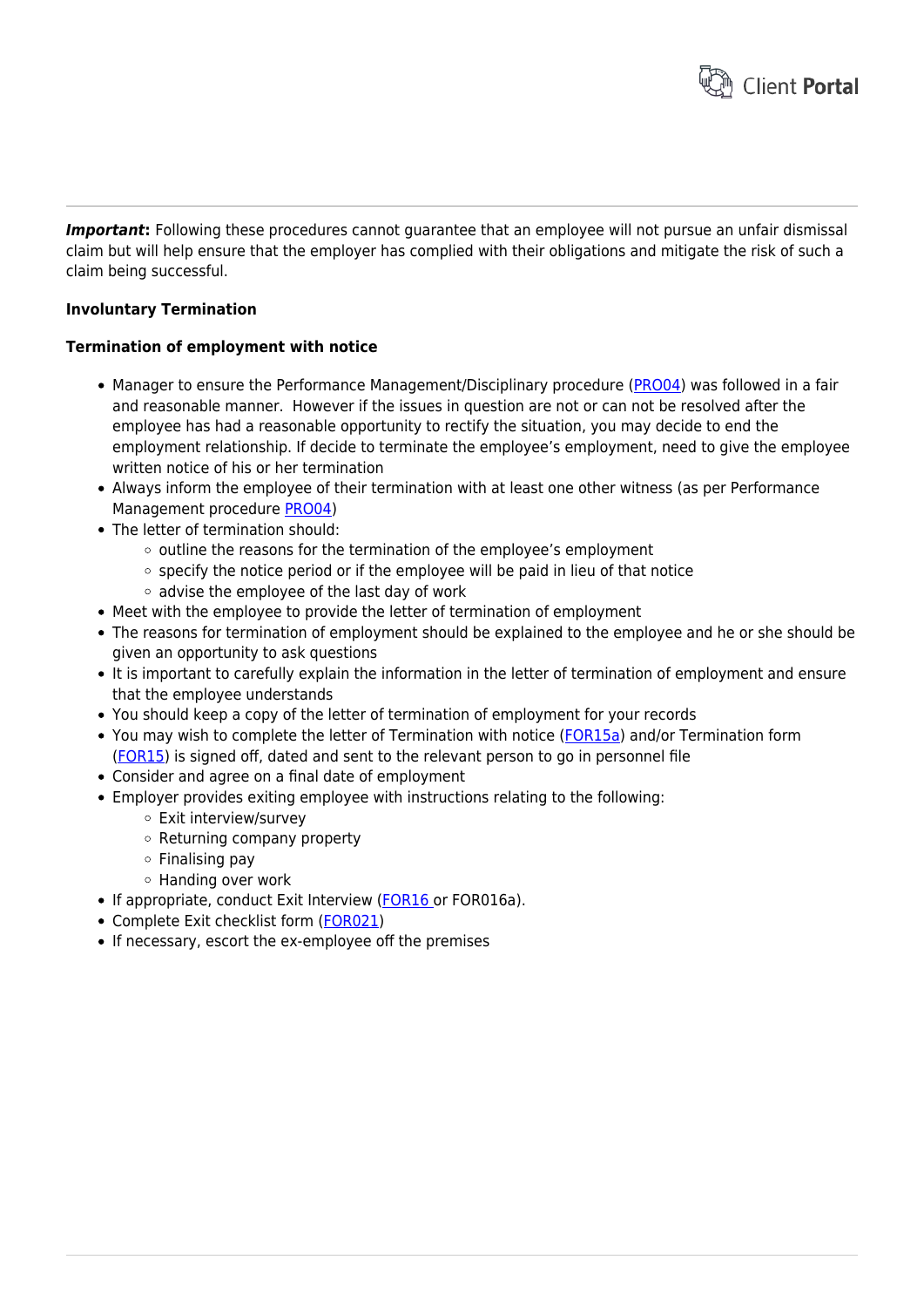

#### **Termination of employment without notice (Summary Termination)**

- The discipline procedure may result in dismissal including summary dismissal. **Only in extreme circumstances should summary dismissal be used and then only after consultation with the [RelevantManager] within** and consider seeking legal advice. If this does occur ensure, it is done in a private meeting and always inform the employee of their termination with at least one other witness and they may also have a support person present. Also ensure that a termination form [\(FOR15](https://www.hrtemplates.com.au/form_templates/hr-for15-termination-form/)) and/or Letter of Termination Serious misconduct ([FOR15b\)](https://www.hrtemplates.com.au/form_templates/hr-for15b-letter-of-termination-misconduct/) is completed (copy for both parties), payment up until the time of dismissal, plus any payment for accrued leave and if applicable payment for notice period is paid out immediately
- Create your letter of termination of employment [\(FOR15b](https://www.hrtemplates.com.au/form_templates/hr-for15b-letter-of-termination-misconduct/))

If the employee's action was serious misconduct that warrants summary dismissal, create an appropriate termination of employment letter. While you do not need to provide the employee with notice of termination for serious misconduct, it is best practice to provide written confirmation that you are ending their employment

Ensure include in the letter:

- $\circ$  the reasons for the termination of the employment
- when the employment will end
- Meet with the employee to provide the letter of termination of employment
	- $\circ$  The reasons for the termination of employment should be explained to the employee verbally and he or she should be provided with the opportunity to ask questions.
	- $\circ$  It is important to explain the information in the letter of termination of employment and ensure that the employee understands.
	- $\circ$  You should keep a copy of the letter of termination of employment for your records
- Employer provides exiting employee with instructions relating to the following:
	- o Returning company property
	- $\circ$  Finalising pay
	- Handing over work
- Complete Exit checklist form ([FOR21](https://www.hrtemplates.com.au/form_templates/hr-for21-exit-employee-checklist/))
- If necessary, escort the ex-employee off the premises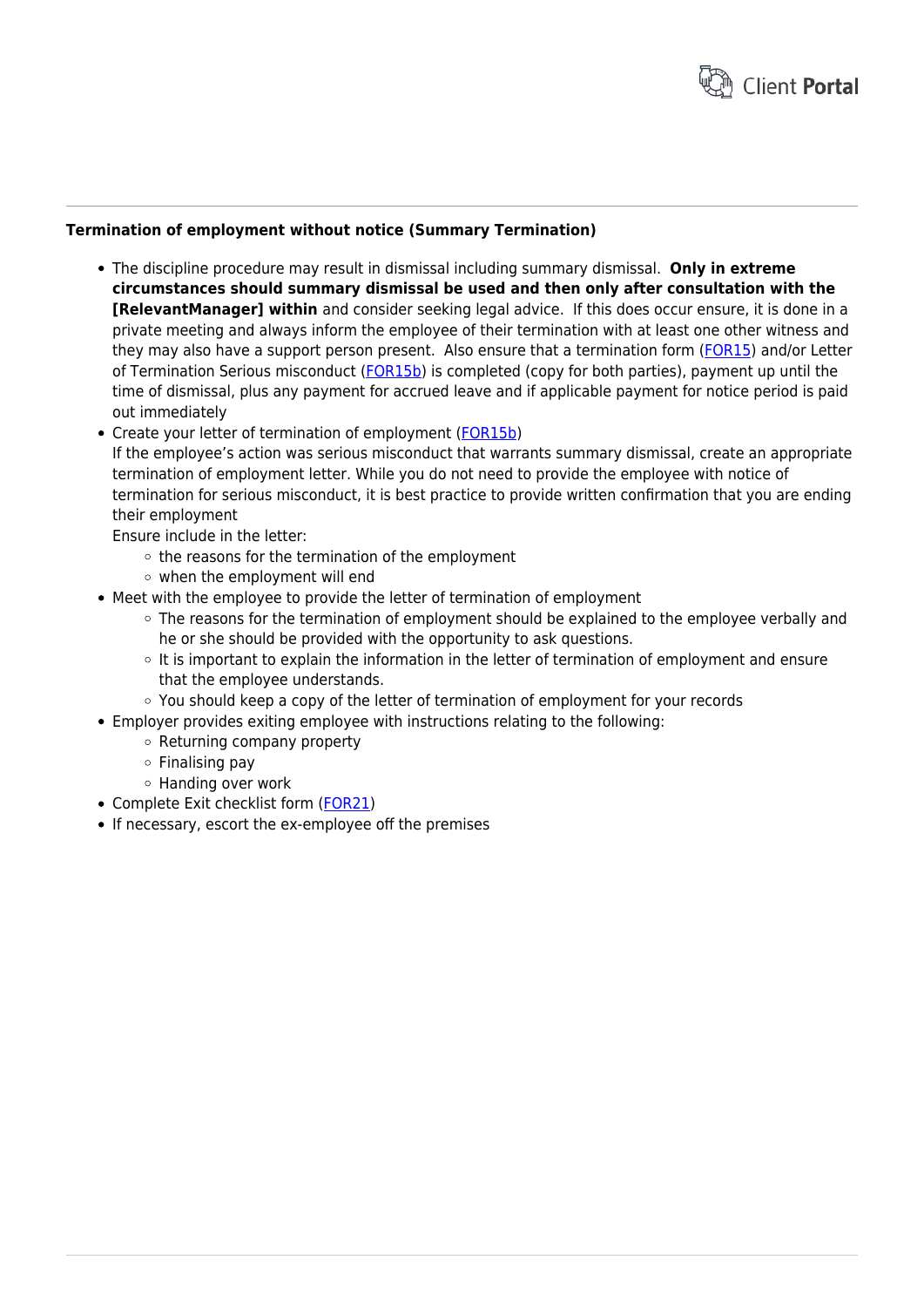

#### **Termination of employment (Redundancy)**

If decides that you no longer want an employee's job to be done by anyone, except where you have made this decision because of becoming insolvent or bankrupt or due to the ordinary or customary turnover of labour, then the job (not the employee) becomes redundant and you can end the employment relationship. Redundancy does not occur because of the performance or conduct of the employee.

#### *1. Communicate changes to the employees affected*

Regular communication with employees is important during periods when a business is undergoing major workplace change. Most modern awards and enterprise agreements require employers to consult with their employees regarding changes, including changes to production, organisation, structure or technology.

An employer should:

- Advise employees (and where applicable and required by an Award or Enterprise Agreement, employee representatives' as a union representative), of proposed changes in writing
- Provide employees with an opportunity to ask questions
- Consider all options and alternatives to redundancies, such as redeployment, job sharing and reduced overtime

#### *2. Find out about notice periods and redundancy entitlements*

Determine what the minimum notice of termination and redundancy pay entitlements are for affected employees. Notice of termination and redundancy entitlements are contained in the National Employment Standards, however awards and enterprise agreements often include additional redundancy entitlements for employees. If there is an

applicable industrial instrument, contract of employment or workplace policy that provides different redundancy amounts than the National Employment Standards, you need to provide the employee with whichever is more generous.

The employee can work the notice period or the employer can pay the employee in lieu of that notice.

• Inform Centrelink

If you decide to terminate the employment of 15 or more employees and it is for reasons of an economic, technological, structural or similar nature (or if the reasons include any of these things) you must provide Centrelink with written notice of the dismissals

• Create your letter of termination of employment [\(FOR15c](https://www.hrtemplates.com.au/form_templates/hr-for15c-letter-of-termination-redundancy/))

If an employee's position becomes redundant you need to give the employee written notice of the termination of their employment.

The letter of termination should specify: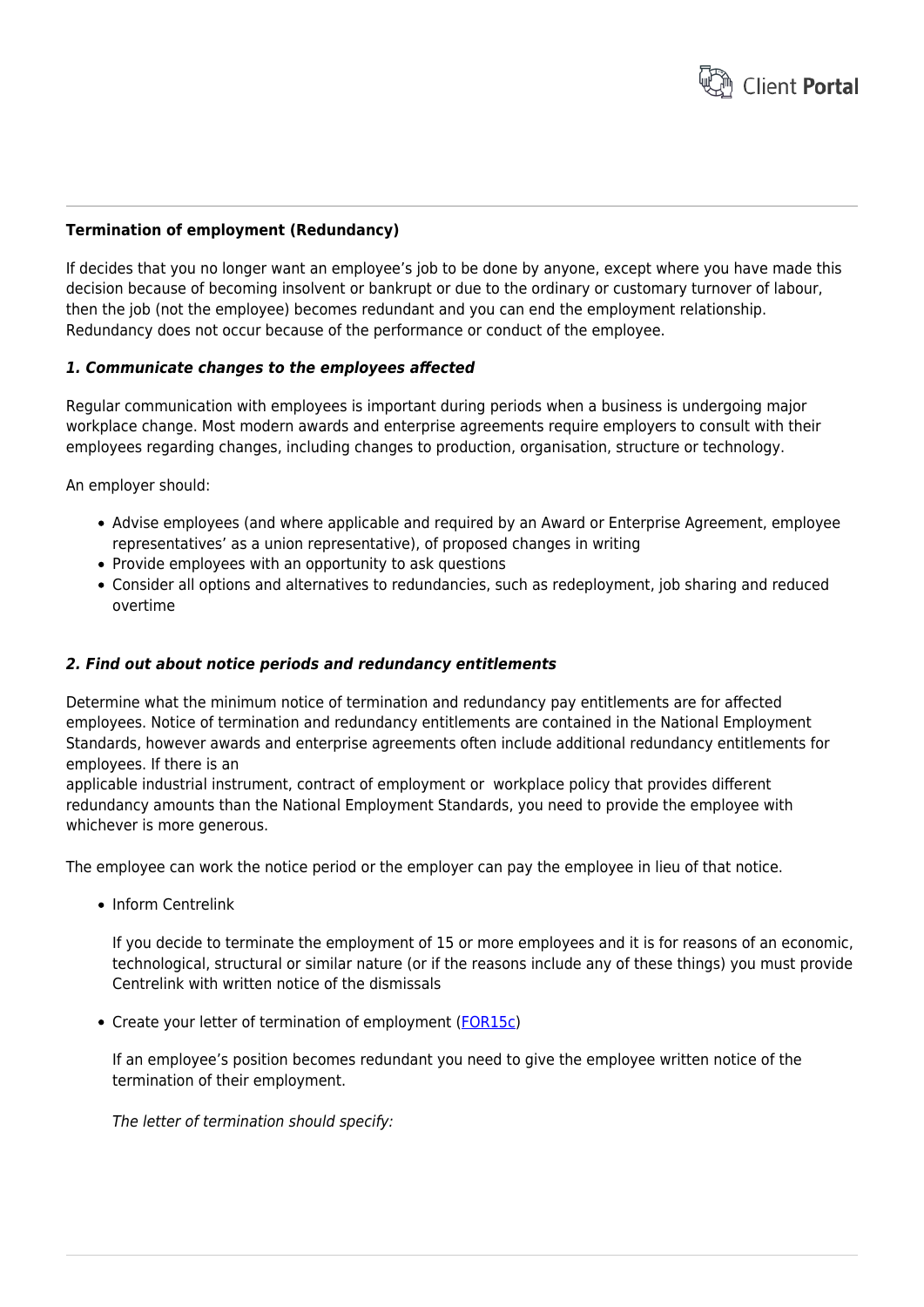

- The reason for the termination of the employee's employment
- $\circ$  The notice period and whether the employee will be paid in lieu of notice
- The date of the employee's last day of work
- Details of the employee's redundancy pay entitlements, and
- $\circ$  Any other entitlements to be paid (like annual leave and long service leave)
- Meet with the employee to provide notice of termination
	- $\circ$  Meet with the employee to give them the letter, explain the reasons the position has been made redundant and provide them with the opportunity to ask questions Carefully explain the information in the letter and ensure the employee understands
	- The written notice can also be delivered or posted to the employee's last known address
	- You should keep a copy of the letter for your records
- Consider and agree on a final date of employment.
- Employer provides exiting employee with instructions relating to the following:
	- Exit interview/survey
	- Returning company property
	- $\circ$  Finalising pay
	- $\circ$  Handing over work
- If appropriate, conduct Exit Interview ([FOR16](https://www.hrtemplates.com.au/form_templates/hr-for16-exit-interview-informal/) or FOR016a)
- Complete Termination checklist form ([FOR21\)](https://www.hrtemplates.com.au/form_templates/hr-for21-exit-employee-checklist/)
- If necessary, escort the ex-employee off the premises

#### **Termination of employment (Unsuccessful probation period)**

A probationary period is an opportunity for you to assess a new employee's performance in their job, and for them to decide whether the job suits them.

If an employee's performance or conduct is not satisfactory during their probationary period, you should attempt to address the issues as per Performance Management procedure ([PRO04](https://www.hrtemplates.com.au/policies_procedures/hr-pro04-performance-management-procedure/)). Performance and conduct issues often arise because employees

do not understand what is expected of them. You should:

- Make sure the employee clearly understands their role, the expected level of output or performance, and the expected
	- conduct at work, and
- Provide the employee with regular performance feedback during the probation period and inform them of any changes needed to their work or conduct.
	- $\circ$  The written notice should specify:
	- the date the employment will end.Create your letter of an unsuccessful probation period [\(FOR15d\)](https://www.hrtemplates.com.au/form_templates/hr-for15d-letter-of-unsuccessful-probation/)
	- $\circ$  It is best practice to confirm with your employee whether or not his or her employment will continue beyond the probation period. The letter should be given to the employee before the end of the probation period.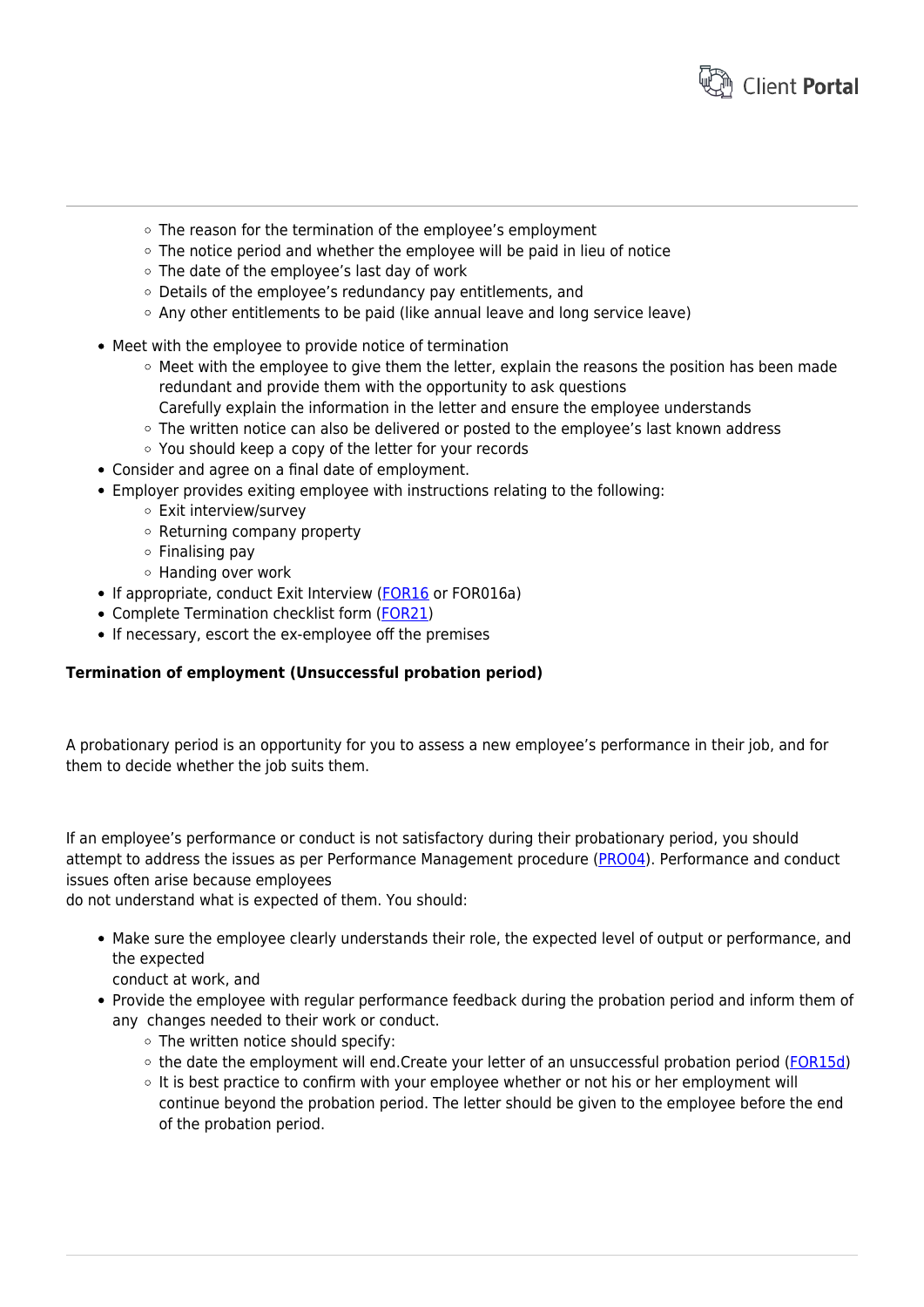

When drafting the letter you should:

- Review the letter of engagement to check the length of the probation period, and
- Check whether the relevant industrial instrument (e.g. an award or an enterprise agreement) contains any compulsory rules about probation.

Under the NES, you need to give an employee written notice to end his or her employment.

- Remember to also check if the letter of engagement or a relevant industrial instrument (e.g. an award or an enterprise agreement) contains a longer notice period. If they do, the longer notice period will apply
- Meet with the employee to provide the letter of unsuccessful probation and notice of termination [\(FOR15d\)](https://www.hrtemplates.com.au/form_templates/hr-for15d-letter-of-unsuccessful-probation/)
- While it is best practice to meet with an employee towards the end of their probation period, there is not a legislative requirement to do so. It is particularly important to meet with the employee if you are considering terminating his or her employment

Meeting face to face is an opportunity for you to:

- $\circ$  Provide feedback to the employee about their performance or conduct
- $\circ$  Explain why the probation period was unsuccessful, and
- $\circ$  Give the employee an opportunity to respond to your comments
- Keep a copy of the letter of an unsuccessful probation period given to the employee and document the meeting with the employee for your records
- Consider and agree on a final date of employment.
- Employer provides exiting employee with instructions relating to the following:
	- Exit interview/survey
	- o Returning company property
	- $\circ$  Finalising pay
	- Handing over work
- If appropriate, conduct Exit Interview ([FOR16](https://www.hrtemplates.com.au/form_templates/hr-for16-exit-interview-informal/) or FOR016a)
- Complete Termination checklist form ([FOR21\)](https://www.hrtemplates.com.au/form_templates/hr-for21-exit-employee-checklist/)
- If necessary, escort the ex-employee off the premises

## **Documentation**

| <b>Termination Form</b>                   | <b>FOR15</b>  |
|-------------------------------------------|---------------|
| Letter of Termination with Notice         | FOR15a        |
| Letter of Termination- Serious Misconduct | <b>FOR15b</b> |
| Letter of Termination - Redundancy        | FOR15c        |